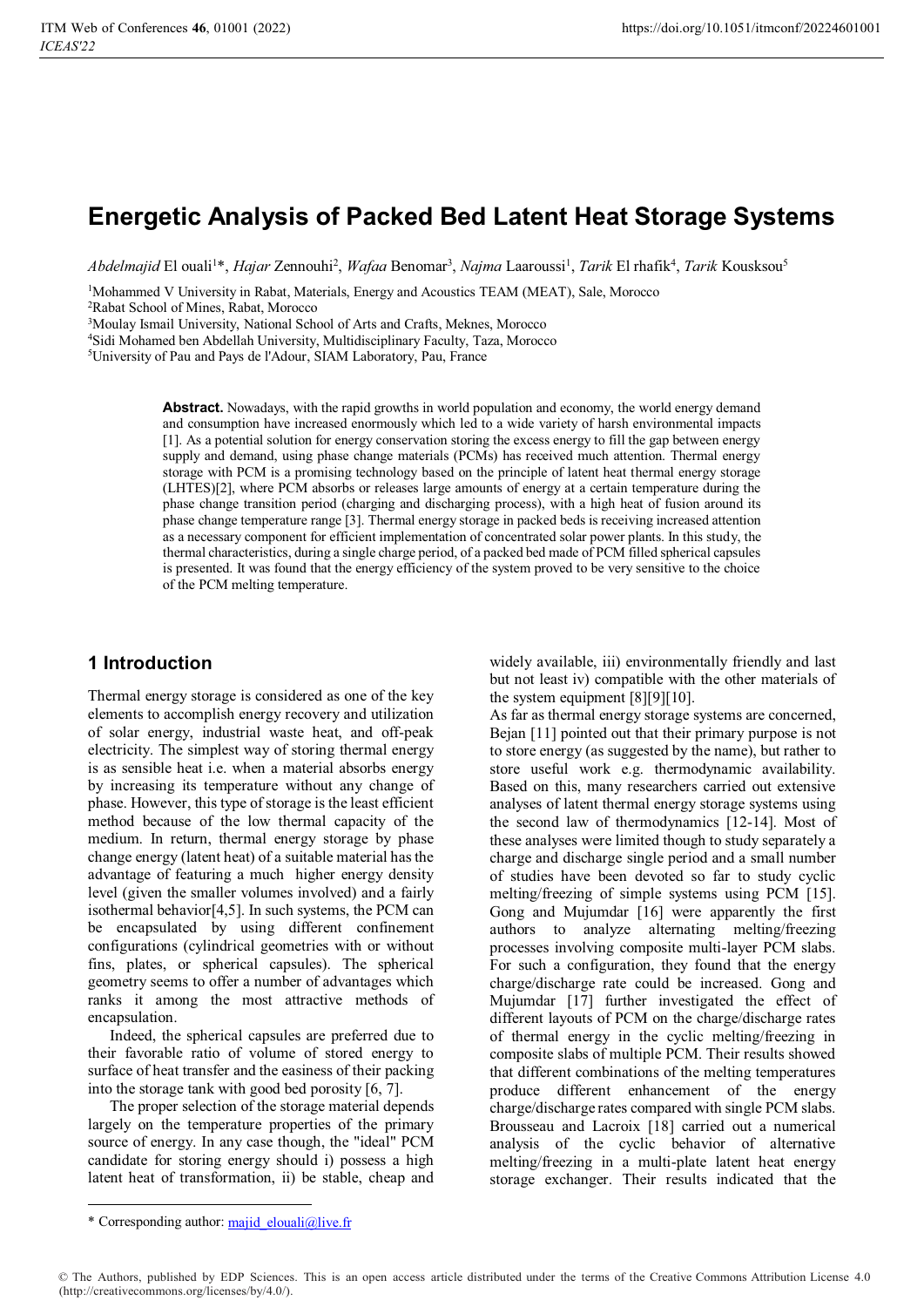average output heat load during the recovery period was strongly dependent on the minimum operating temperature, the thermal diffusivity of the liquid phase, the thickness of the PCM layer and the heat transfer fluid inlet mass flow rate and temperature. Hasan et al. [19] carried out experimental and analytical studies of cyclic charge and discharge of latent energy in a planar slab. Hall et al. [20] developed a physical and numerical model to study the cyclic behavior of a solar heat receiver employing encapsulated phase change materials. They showed in particular that the receiver gas exit temperatures were quite sensitive to a change in the receiver gas inlet temperature.

 This investigation deals with the thermal characterization of a packed bed made of PCM filled spherical capsules is presented under a sinusoidal inlet temperature.

# **2 Packed Bed Modelling**

Thermal storage in packed beds involves several heat transfer mechanisms, including convective heat transfer between the fluid and solid, conduction along the length and radius of the store, and heat leakage from the container walls. Heat transfer between the fluid and solid results in a temperature change along the bed that is referred to as the 'thermal front', 'thermal gradient', or 'thermocline'. In an ideal reservoir with no thermal resistance between the fluid and solid, the thermal front is a step-function shape. However, dissipative processes (irreversible gas-solid heat exchange and axial conduction) lead to the thermal front spreading out during the charge discharge process, thus affecting the storage performance.

### **2.1 PCM packed bed system**

A schematic of the cylindrical bed storage of length L packed with spherical capsules of diameter d filled with PCM is presented in Figure 1. The air mass ow rate is supposed to be large enough so that the fluid ow can be considered as unidirectional. There is no heat transfer between the bed and its surroundings. All the PCM capsules contained in a given slice are supposed to behave in the same way. Hence, it is sufficient to simulate the behaviour of one single PCM capsule per slice in order to take into account the interaction of the working fluid with the spheres contained in each individual slice.



**Fig. 1.** Schematic of the packed bed

### **2.2 Governing equations**

The main assumptions of the model concerning the PCM behaviour inside a capsule are now recalled:

- Melting and solidification processes occur at the same and constant temperature.
- The PCM field is supposed to be spherically symmetric.
- The PCM density does not depend on the PCM phase.
- The thermophysical properties of the PCM and of the working fluid are temperature independent.
- The convection effects present in the liquid region of the PCM contained in the spheres are taken into account via the use of an effective conduction coefficient in the energy equation.

With the foregoing assumptions, the energy equation for HTF can be written as:

$$
\varepsilon(\rho c)_f \left[ \frac{\partial T_f}{\partial t} + u \frac{\partial T_f}{\partial x} \right] = \frac{\partial}{\partial x} \left[ K_f \frac{\partial T_f}{\partial x} \right] + U.A[T_{PCM} - T_f] \tag{1}
$$

During sensible heat storage, when the PCM is completely solid or liquid, the corresponding governing equation can be written in this form:

$$
(1 - \varepsilon)(\rho c)_{\text{PCM}} \frac{\partial T_{\text{PCM}}}{\partial t} = \frac{\partial}{\partial x} \left[ K_{\text{PCM}}^* \frac{\partial T_{\text{PCM}}}{\partial x} \right] + U.A[T_f - T_{\text{PCM}}]
$$
\n(2)

Where:  $\epsilon$  is the bed porosity  $K$  is the thermal conductivity

# **3 Behaviour of the Modelled Packed Bed with a Sinusoidal Inlet temperature of the Working Fluid**

#### **3.1 Configuration and simulations parameters**

The system inlet temperature was supposed to vary in a one-day period purely sinusoidal way, namely:

$$
T_{int}(t) = A\sin(2\pi f + \theta_0) + K
$$

with  $f = 1.15710^{-5}$  Hz. The two constants  $\theta_0$  and K were determined by supposing that the inlet temperature at the time origin i.e.  $T_{inl}(t=0)=T_{inl}$  was equal to the minimum of T<sub>inl</sub>. This implies that  $\theta_0$  is equal to  $-\frac{\pi}{2}$  and that  $K = T_{ini} + A$ . Next, the choice  $A = T_{ini}$  led to  $T_{inl}(t) = A(\sin \left(2\pi f - \frac{\pi}{2}\right) + 2) + K$ .

Finally, a temperature signal amplitude of 30 °C was chosen which corresponds to  $A = T_{init} =15$  °C. Virtual paraffin were considered in order to reveal some specific behaviors associated to the absence of any phase change in the bed ( $T_m = 15$  °C or  $T_m = 40$ °C) or to a zero value of the average Stefan number ( $T_m = 30 \degree C$ ). The x-length  $L$  of the tank, the capsule diameter d and the bed porosity  $\epsilon$  were equal to 1.5*m*, 0.06*m* and 0.4*m*, respectively.

Equations should be centered and should be numbered with the number on the right-hand side.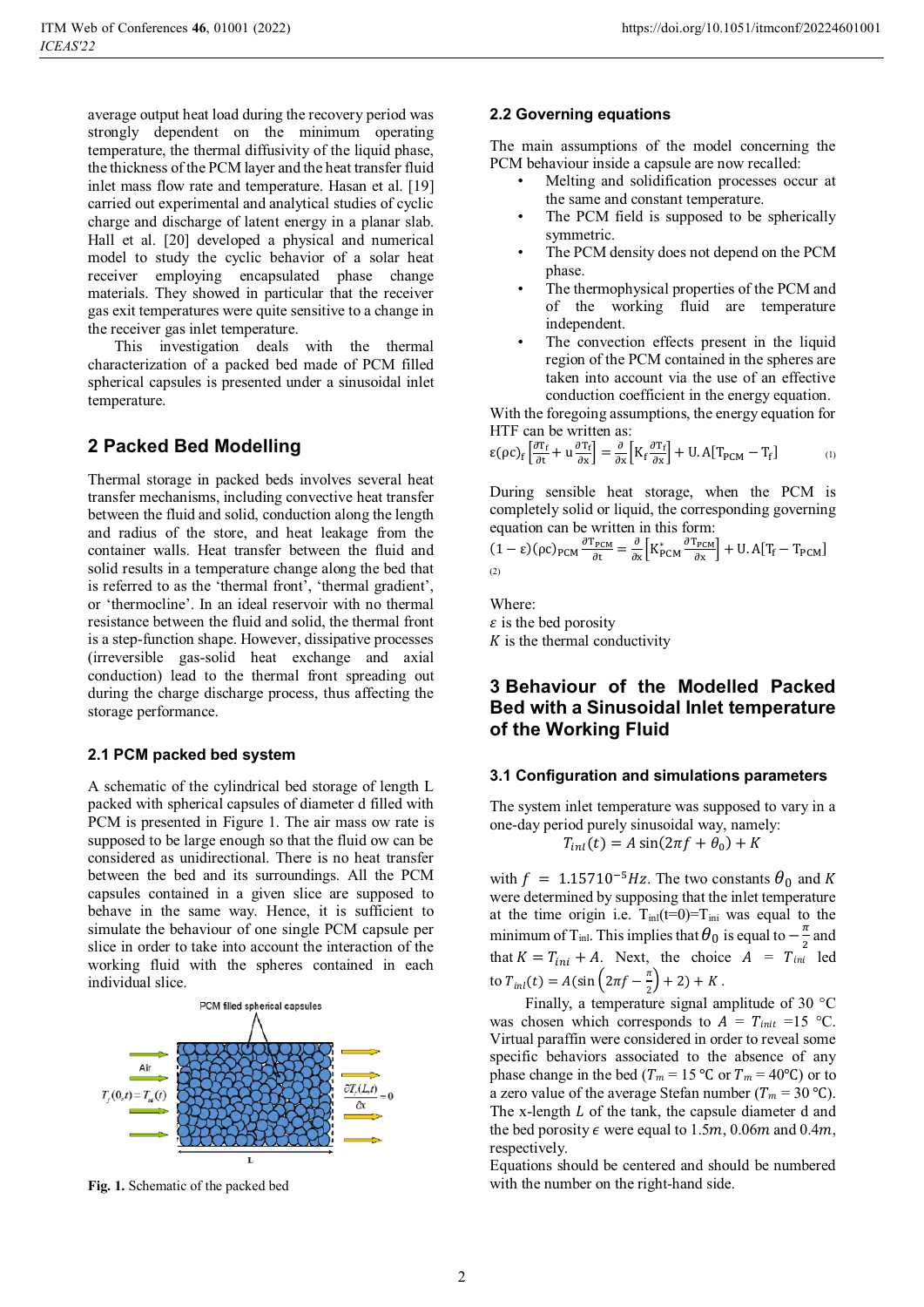### **3.2 Results and discussion**

In all situations, the time evolution of the system was characterized by the presence of an initial transient period followed by a permanent periodic regime. This is illustrated in Figures 2 and 3 which display the time evolution of the working fluid outlet temperature and of the corresponding mass fraction of liquid PCM in the bed, respectively. Obviously, the duration and the nature of the transient regime are heavily dependent on the value of  $Tm$ . Indeed, for the minimum value  $Tm = 15$  $\mathcal{C}$ , the transient regime corresponds almost entirely to the plateau related to the immediate phase change at constant temperature and the subsequent asymptotic regime is characterized by the absence of phase change in the bed, i.e. the energy storage is uniquely due to the sensible part of the liquid PCM. This is also the case for  $Tm = 45$  C, but in that situation, the sensible storage occurs in the solid PCM only (see Figure 3).

In that case, the outlet temperature is almost constant and the storage process is essentially latent since the liquid fraction exhibits a saturation free quasisinusoidal temporal behavior. The level of the outlet temperature is close to the cycle average of the inlet temperature (and to Tm since  $Ste = 0$ ). Thus, in such a situation, the bed acts as a quite perfect reject band filter centered at the frequency  $f = 1.15710-5Hz$ . Such a quasi-constant outlet temperature feature can be of great interest for many industrial or domestic applications. It should be emphasized though, that such a behavior was obtained for a very specific symmetric inlet signal which was moreover invariant from one cycle to another. So, the present interpretation cannot be readily extrapolated to other type of signals without further investigation. In addition to that, even with the present inlet sinusoidal signal, a velocity change, keeping constant the tank length or vice versa, proved to alter the outlet temperature signal.

This is illustrated in Figure 3 where it can be seen that a reduction of the transit time achieved through a velocity increase (keeping constant the bed length) leads to the reappearance of some periodic oscillations of the outlet temperature.



**Fig. 2.** Time evolution of the working fluid inlet and outlet temperatures for different PCM melting temperatures (sinusoidal inlet temperature)



**Fig. 3.** Time evolution of the PCM liquid mass fraction for different PCM melting temperatures (sinusoidal inlet temperature)

## **4 CONCLUSION**

The results presented in this paper show that subject to a sinusoidal inlet temperature evolution of its working fluid, the outlet temperature of a bed packed with paraffin filled spherical capsules always reaches an asymptotic regime. This asymptotic regime is characterized by a quasi-constant outlet temperature of the working fluid when the average of the Stefan number over one cycle is equal to zero.

 The application of efficiency criteria based either on energy or exergy based analyses yields opposite trends i.e. the maximum of energy efficiency is obtained for the minimum exergy efficiency and only for the paraffins whose melting temperature is equal to the 1-day time average of the input temperature of the working fluid.

### **References**

- 1. M. L. Parry, O. Canziani, J. Palutikof, P. Van der Linden, C. Hanson, Climate change 2007-impacts, adaptation and vulnerability: Working group II contribution to the fourth assessment report of the IPCC (Vol. 4), Cambridge University Press (2007).
- 2. T. Kousksou, P. Bruel, A. Jamil, T. El Rhafiki, and Y. Zeraouli, Energy storage: Applications and challenges, Solar Energy Materials and Solar Cells 120 (2014), 59–80.
- 3. H. Mehling and L. F. Cabeza, Heat and cold storage with PCM, Heat and mass transfer (2008), 11–55.
- 4. S Pincemin, R Olives, X Py, M Christ, Highly conductive composites made of phase change materials and graphite for thermal storage, Solar Energy Materials and Solar Cells 92, 6 (2008), 603–613.
- 5. RV Seeniraj, N Lakshmi Narasimhan, Performance enhancement of a solar dynamic